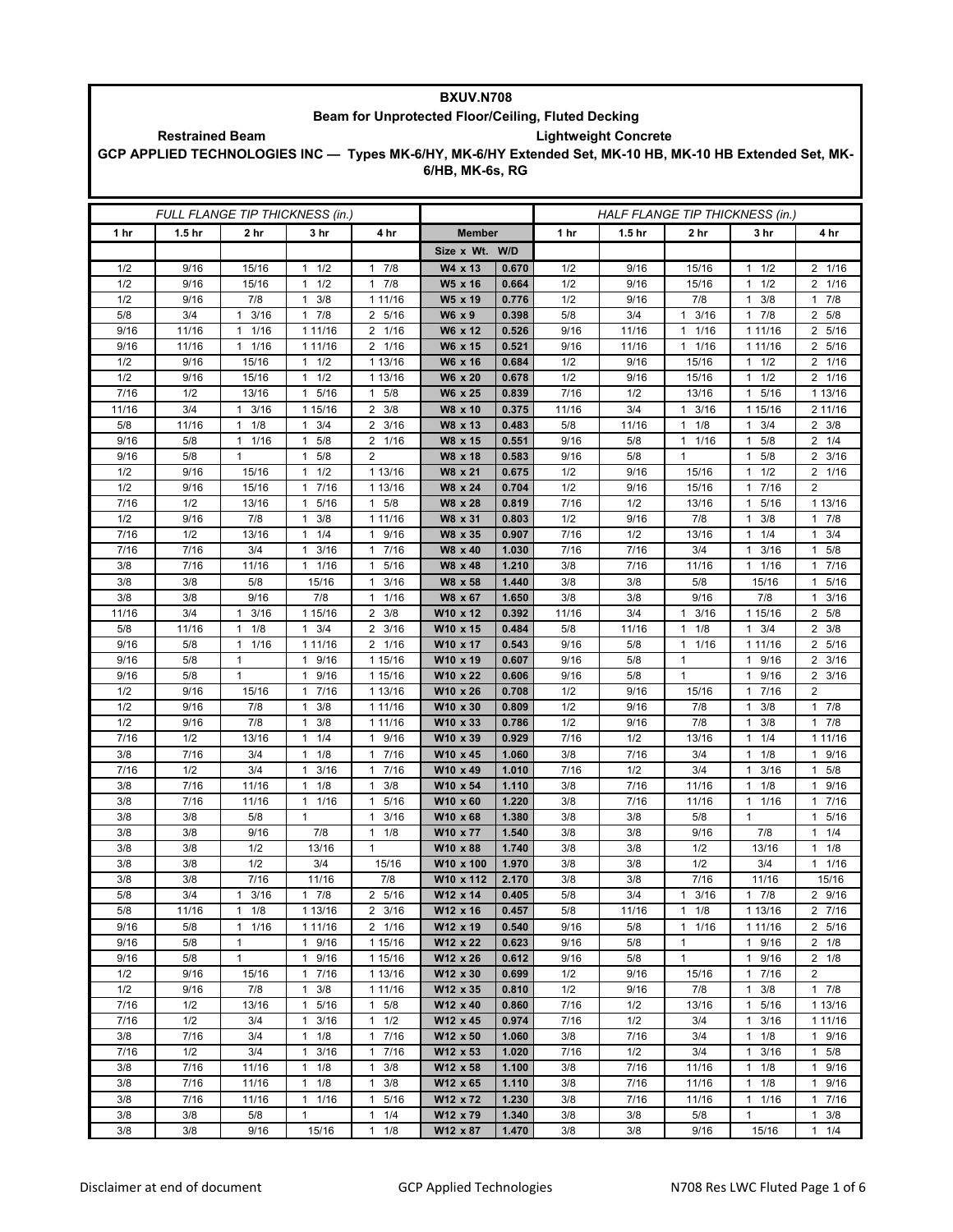| FULL FLANGE TIP THICKNESS (in.) |                   |                 |                                  |                                 | HALF FLANGE TIP THICKNESS (in.) |                |              |                   |                    |                                  |                         |
|---------------------------------|-------------------|-----------------|----------------------------------|---------------------------------|---------------------------------|----------------|--------------|-------------------|--------------------|----------------------------------|-------------------------|
| 1 hr                            | 1.5 <sub>hr</sub> | 2 <sub>hr</sub> | 3 <sub>hr</sub>                  | 4 hr                            | <b>Member</b>                   |                | 1 hr         | 1.5 <sub>hr</sub> | 2 <sub>hr</sub>    | 3 hr                             | 4 hr                    |
|                                 |                   |                 |                                  |                                 | Size x Wt. W/D                  |                |              |                   |                    |                                  |                         |
| 3/8                             | 3/8               | 9/16            | 7/8                              | 1/16<br>1                       | W12 x 96                        | 1.610          | 3/8          | 3/8               | 9/16               | 7/8                              | $1 \t3/16$              |
| 3/8                             | 3/8               | 1/2             | 13/16                            | $\mathbf{1}$                    | W12 x 106                       | 1.770          | 3/8          | 3/8               | 1/2                | 13/16                            | $1 \t1/8$               |
| 3/8                             | 3/8               | 1/2             | 3/4                              | 15/16                           | W12 x 120                       | 1.990          | 3/8          | 3/8               | 1/2                | 3/4                              | $\mathbf{1}$            |
| 3/8                             | 3/8               | 7/16            | 11/16                            | 7/8                             | W12 x 136                       | 2.230          | 3/8          | 3/8               | 7/16               | 11/16                            | 15/16                   |
| 3/8                             | 3/8               | 7/16            | 5/8                              | 13/16                           | W12 x 152                       | 2.450          | 3/8          | 3/8               | 7/16               | 5/8                              | 7/8                     |
| 3/8<br>3/8                      | 3/8<br>3/8        | 3/8<br>3/8      | 9/16<br>9/16                     | 3/4<br>11/16                    | W12 x 170<br>W12 x 190          | 2.720<br>3.000 | 3/8<br>3/8   | 3/8<br>3/8        | 3/8<br>3/8         | 9/16<br>9/16                     | 13/16<br>3/4            |
| 3/8                             | 3/8               | 3/8             | 1/2                              | 5/8                             | W12 x 210                       | 3.270          | 3/8          | 3/8               | 3/8                | 1/2                              | 11/16                   |
| 3/8                             | 3/8               | 3/8             | 1/2                              | 9/16                            | W12 x 230                       | 3.550          | 3/8          | 3/8               | 3/8                | 1/2                              | 5/8                     |
| 3/8                             | 3/8               | 3/8             | 7/16                             | 9/16                            | W12 x 252                       | 3.840          | 3/8          | 3/8               | 3/8                | 7/16                             | 5/8                     |
| 3/8                             | 3/8               | 3/8             | 7/16                             | 1/2                             | W12 x 279                       | 4.190          | 3/8          | 3/8               | 3/8                | 7/16                             | 9/16                    |
| 3/8                             | 3/8               | 3/8             | 3/8                              | 1/2                             | W12 x 305                       | 4.490          | 3/8          | 3/8               | 3/8                | 3/8                              | 9/16                    |
| 3/8                             | 3/8               | 3/8             | 3/8                              | 7/16                            | W12 x 336                       | 4.850          | 3/8          | 3/8               | 3/8                | 3/8                              | 1/2                     |
| 9/16                            | 11/16             | $1 \t1/16$      | 1 11/16                          | 2 1/16                          | W14 x 22                        | 0.534          | 9/16         | 11/16             | $1 \t1/16$         | 1 1 1 / 16                       | 2 5/16                  |
| 9/16                            | 5/8               | 1               | 9/16<br>$\mathbf{1}$             | 1 15/16                         | W14 x 26                        | 0.628          | 9/16         | 5/8               | $\mathbf{1}$       | 9/16                             | $2 \t1/8$               |
| 1/2                             | 5/8               | 15/16           | 1/2<br>$\mathbf{1}$              | 7/8<br>$\mathbf{1}$             | W14 x 30                        | 0.644          | 1/2          | 5/8               | 15/16              | 1/2<br>1                         | $2 \t1/8$               |
| 1/2                             | 9/16              | 7/8             | 7/16<br>$\mathbf{1}$             | 3/4<br>$\mathbf{1}$             | W14 x 34                        | 0.725          | 1/2          | 9/16              | 7/8                | 7/16<br>1                        | $\overline{2}$          |
| 1/2<br>7/16                     | 9/16<br>1/2       | 7/8             | $1 \t3/8$<br>$\mathbf{1}$        | 1 11/16<br>5/8<br>$\mathbf{1}$  | W14 x 38                        | 0.809<br>0.874 | 1/2<br>7/16  | 9/16              | 7/8                | 3/8<br>$\mathbf{1}$<br>1.        | 17/8                    |
| 7/16                            | 1/2               | 13/16<br>3/4    | 5/16<br>3/16<br>1                | 1/2<br>$\mathbf{1}$             | W14 x 43<br>W14 x 48            | 0.970          | 7/16         | 1/2<br>1/2        | 13/16<br>3/4       | 5/16<br>3/16<br>1                | $1 \t3/4$<br>1 1 1 / 16 |
| 3/8                             | 7/16              | 3/4             | $1 \t1/8$                        | 7/16<br>$\mathbf{1}$            | W14 x 53                        | 1.060          | $3/8$        | 7/16              | 3/4                | 1/8<br>1                         | 1 9/16                  |
| 3/8                             | 7/16              | 11/16           | $1 \t1/8$                        | 3/8<br>1                        | W14 x 61                        | 1.100          | 3/8          | 7/16              | 11/16              | $1 \t1/8$                        | 1 9/16                  |
| 3/8                             | 7/16              | 11/16           | 1/16<br>1                        | 5/16<br>$\mathbf{1}$            | W14 x 68                        | 1.220          | 3/8          | 7/16              | 11/16              | 1/16<br>1                        | 17/16                   |
| 3/8                             | 3/8               | 5/8             | $\mathbf{1}$                     | 1/4<br>$\mathbf{1}$             | W14 x 74                        | 1.320          | 3/8          | 3/8               | 5/8                | $\mathbf{1}$                     | $1 \t3/8$               |
| 3/8                             | 3/8               | 9/16            | 15/16                            | 1/8<br>1                        | W14 x 82                        | 1.450          | 3/8          | 3/8               | 9/16               | 15/16                            | 1 5/16                  |
| 3/8                             | 3/8               | 5/8             | 1                                | 1/4<br>$\mathbf{1}$             | W14 x 90                        | 1.310          | 3/8          | 3/8               | 5/8                | 1                                | 3/8<br>$\mathbf{1}$     |
| 3/8                             | 3/8               | 5/8             | 15/16                            | 3/16<br>$\mathbf{1}$            | W14 x 99                        | 1.430          | 3/8          | 3/8               | 5/8                | 15/16                            | 1 5/16                  |
| 3/8                             | 3/8               | 9/16            | 7/8                              | 1/8<br>$\mathbf{1}$             | W14 x 109                       | 1.570          | 3/8          | 3/8               | 9/16               | 7/8                              | $1 \t3/16$              |
| 3/8                             | 3/8               | 1/2             | 13/16                            | $\mathbf{1}$                    | W14 x 120                       | 1.710          | 3/8          | 3/8               | 1/2                | 13/16                            | $1 \t1/8$               |
| 3/8                             | 3/8               | 1/2             | 3/4                              | 15/16                           | W14 x 132                       | 1.890          | 3/8          | 3/8               | 1/2                | 3/4                              | 11/16                   |
| 3/8<br>3/8                      | 3/8<br>3/8        | 1/2<br>7/16     | 3/4<br>11/16                     | 15/16<br>7/8                    | W14 x 145<br>W14 x 159          | 1.990<br>2.160 | 3/8<br>3/8   | 3/8<br>3/8        | 1/2<br>7/16        | 3/4<br>11/16                     | $\mathbf{1}$<br>15/16   |
| 3/8                             | 3/8               | 7/16            | 5/8                              | 13/16                           | W14 x 176                       | 2.380          | 3/8          | 3/8               | 7/16               | 5/8                              | 7/8                     |
| 3/8                             | 3/8               | 3/8             | 5/8                              | 3/4                             | W14 x 193                       | 2.600          | 3/8          | 3/8               | 3/8                | 5/8                              | 13/16                   |
| 3/8                             | 3/8               | 3/8             | 9/16                             | 11/16                           | W14 x 211                       | 2.810          | 3/8          | 3/8               | 3/8                | 9/16                             | 13/16                   |
| 3/8                             | 3/8               | 3/8             | 9/16                             | 11/16                           | W14 x 233                       | 3.080          | 3/8          | 3/8               | 3/8                | 9/16                             | 3/4                     |
| 3/8                             | 3/8               | 3/8             | 1/2                              | 5/8                             | W14 x 257                       | 3.360          | 3/8          | 3/8               | 3/8                | 1/2                              | 11/16                   |
| 3/8                             | 3/8               | 3/8             | 7/16                             | 9/16                            | W14 x 283                       | 3.660          | 3/8          | 3/8               | 3/8                | 7/16                             | 5/8                     |
| 3/8                             | 3/8               | 3/8             | 7/16                             | 9/16                            | W14 x 311                       | 3.980          | 3/8          | 3/8               | 3/8                | 7/16                             | 9/16                    |
| 3/8                             | 3/8               | 3/8             | 7/16                             | 1/2                             | W14 x 342                       | 4.320          | 3/8          | 3/8               | 3/8                | 7/16                             | 9/16                    |
| 3/8                             | 3/8               | 3/8             | 3/8                              | 1/2                             | W14 x 370                       | 4.630          | 3/8          | 3/8               | 3/8                | 3/8                              | 1/2                     |
| 3/8<br>3/8                      | 3/8<br>3/8        | 3/8<br>3/8      | 3/8<br>3/8                       | 7/16<br>7/16                    | W14 x 398<br>W14 x 426          | 4.930<br>5.210 | 3/8<br>3/8   | 3/8<br>3/8        | 3/8<br>3/8         | 3/8<br>3/8                       | 1/2<br>1/2              |
| 3/8                             | 3/8               | 3/8             | 3/8                              | 7/16                            | W14 x 455                       | 5.530          | 3/8          | 3/8               | 3/8                | 3/8                              | 7/16                    |
| 3/8                             | 3/8               | 3/8             | 3/8                              | 3/8                             | W14 x 500                       | 5.950          | 3/8          | 3/8               | 3/8                | 3/8                              | 7/16                    |
| 3/8                             | 3/8               | 3/8             | 3/8                              | 3/8                             | W14 x 550                       | 6.430          | 3/8          | 3/8               | 3/8                | 3/8                              | 3/8                     |
| 3/8                             | 3/8               | 3/8             | 3/8                              | 3/8                             | W14 x 605                       | 6.960          | 3/8          | 3/8               | 3/8                | 3/8                              | 3/8                     |
| 3/8                             | 3/8               | 3/8             | 3/8                              | 3/8                             | W14 x 665                       | 7.490          | 3/8          | 3/8               | 3/8                | 3/8                              | 3/8                     |
| 3/8                             | 3/8               | 3/8             | 3/8                              | 3/8                             | W14 x 730                       | 8.080          | 3/8          | 3/8               | 3/8                | 3/8                              | 3/8                     |
| 9/16                            | 5/8               | 1               | 5/8<br>1                         | $\overline{c}$                  | W16 x 26                        | 0.558          | 9/16         | 5/8               | $\mathbf{1}$       | $1 \t5/8$                        | $2 \t1/4$               |
| 1/2                             | 5/8               | 15/16           | 1/2<br>1                         | $1 \t7/8$                       | W16 x 31                        | 0.661          | 1/2          | 5/8               | 15/16              | 1/2<br>1                         | 2 1/16                  |
| 1/2                             | 9/16              | 15/16           | 17/16                            | 1 13/16                         | W16 x 36                        | 0.702          | 1/2          | 9/16              | 15/16              | 7/16<br>$\mathbf{1}$             | $\overline{2}$          |
| 1/2                             | 9/16              | 7/8             | $1 \t3/8$                        | 1 11/16                         | W16 x 40                        | 0.780          | 1/2          | 9/16              | 7/8                | $1 \t3/8$                        | 17/8                    |
| 7/16<br>7/16                    | 1/2<br>1/2        | 13/16<br>3/4    | 5/16<br>1<br>1/4<br>$\mathbf{1}$ | 5/8<br>1<br>$\mathbf{1}$<br>1/2 | W16 x 45<br>W16 x 50            | 0.870<br>0.962 | 7/16<br>7/16 | 1/2<br>1/2        | 13/16<br>3/4       | 5/16<br>1<br>1/4<br>$\mathbf{1}$ | $1 \t3/4$<br>1 11/16    |
| 3/8                             | 7/16              | 11/16           | 1/8<br>$\mathbf{1}$              | 3/8<br>$\mathbf{1}$             | W16 x 57                        | 1.090          | 3/8          | 7/16              | 11/16              | $1 \t1/8$                        | 1 9/16                  |
| 3/8                             | 7/16              | 11/16           | $1 \t1/8$                        | 3/8<br>$\mathbf{1}$             | W16 x 67                        | 1.090          | 3/8          | 7/16              | 11/16              | $1 \t1/8$                        | 1 9/16                  |
| 3/8                             | 7/16              | 5/8             | 1 1/16                           | 1/4<br>1                        | W16 x 77                        | 1.250          | 3/8          | 7/16              | 5/8                | $1 \t1/16$                       | 17/16                   |
| 3/8                             | 3/8               | 5/8             | 15/16                            | 3/16<br>$\mathbf{1}$            | W16 x 89                        | 1.430          | 3/8          | 3/8               | 5/8                | 15/16                            | 1 5/16                  |
| 3/8                             | 3/8               | 9/16            | 7/8                              | 1/16<br>$\mathbf{1}$            | W16 x 100                       | 1.590          | 3/8          | 3/8               | 9/16               | 7/8                              | $1 \t3/16$              |
| 1/2                             | 9/16              | 15/16           | 1/2<br>$\mathbf{1}$              | 7/8<br>$\mathbf{1}$             | W18 x 35                        | 0.672          | 1/2          | 9/16              | 15/16              | $1 \t1/2$                        | 2 1/16                  |
| 1/2                             | 9/16              | 7/8             | 3/8<br>1                         | 1 1 1 / 16                      | W18 x 40                        | 0.768          | 1/2          | 9/16              | 7/8                | 3/8                              | 1 15/16                 |
| 7/16                            | 1/2               | 13/16           | 5/16<br>1                        | 9/16<br>1                       | W18 x 46                        | 0.876          | 7/16         | 1/2               | 13/16              | 5/16<br>1                        | $1 \t3/4$               |
| 7/16                            | 1/2               | 13/16           | 5/16<br>$\mathbf{1}$             | 9/16<br>$\mathbf{1}$            | W18 x 50                        | 0.880          | 7/16         | 1/2               | $\overline{13/16}$ | 5/16<br>1                        | $1 \t3/4$               |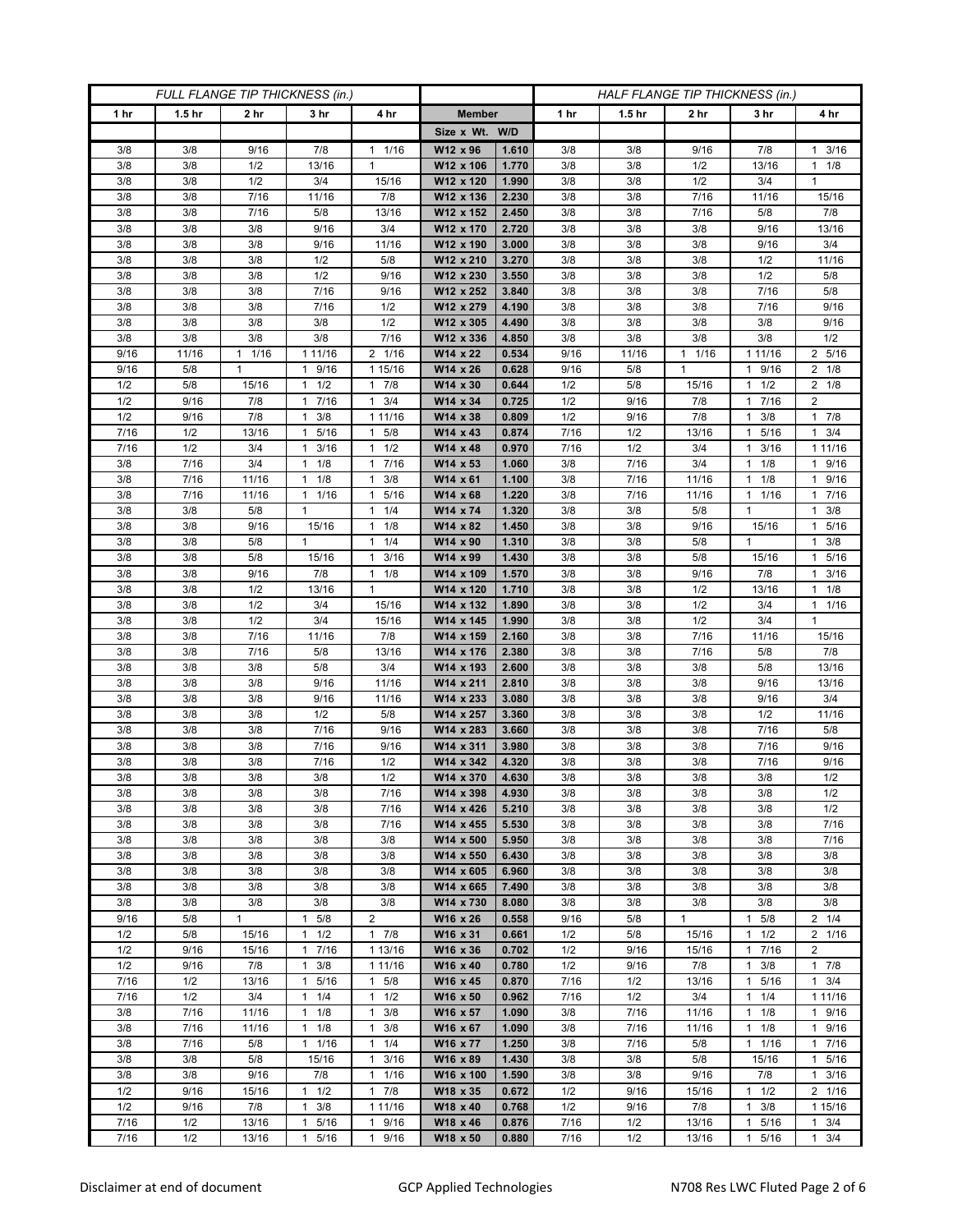| FULL FLANGE TIP THICKNESS (in.) |                   |                 |                                   |                                   | HALF FLANGE TIP THICKNESS (in.) |                |             |                   |             |                                   |                          |
|---------------------------------|-------------------|-----------------|-----------------------------------|-----------------------------------|---------------------------------|----------------|-------------|-------------------|-------------|-----------------------------------|--------------------------|
| 1 hr                            | 1.5 <sub>hr</sub> | 2 <sub>hr</sub> | 3 <sub>hr</sub>                   | 4 hr                              | <b>Member</b>                   |                | 1 hr        | 1.5 <sub>hr</sub> | 2 hr        | 3 hr                              | 4 hr                     |
|                                 |                   |                 |                                   |                                   | Size x Wt. W/D                  |                |             |                   |             |                                   |                          |
| 7/16                            | 1/2               | 3/4             | 1/4<br>1                          | 1/2<br>1                          | W18 x 55                        | 0.963          | 7/16        | 1/2               | 3/4         | 1/4<br>1                          | 1 11/16                  |
| 7/16                            | 7/16              | 3/4             | 3/16<br>$\mathbf{1}$              | 7/16<br>$\mathbf{1}$              | W18 x 60                        | 1.040          | 7/16        | 7/16              | 3/4         | 3/16<br>1                         | $1 \t5/8$                |
| 3/8                             | 7/16              | 11/16           | $1 \t1/8$                         | 3/8<br>1                          | W18 x 65                        | 1.130          | 3/8         | 7/16              | 11/16       | $1 \t1/8$                         | $1 \t1/2$                |
| 3/8                             | 7/16              | 11/16           | 1/16<br>1                         | 5/16<br>1                         | W18 x 71                        | 1.220          | 3/8         | 7/16              | 11/16       | 1/16<br>1                         | 1 7/16                   |
| 3/8                             | 7/16              | 11/16           | 1/8<br>$\mathbf{1}$               | 3/8<br>$\mathbf{1}$               | W18 x 76                        | 1.130          | 3/8         | 7/16              | 11/16       | 1/8<br>$\mathbf{1}$               | 1/2<br>$\mathbf{1}$      |
| 3/8                             | 7/16              | 5/8             | $\mathbf{1}$                      | 1/4<br>$\mathbf{1}$               | W18 x 86                        | 1.270          | 3/8         | 7/16              | 5/8         | $\mathbf{1}$                      | 1 7/16                   |
| 3/8<br>3/8                      | 3/8<br>3/8        | 5/8<br>9/16     | 15/16<br>7/8                      | 3/16<br>1<br>1/8<br>1             | W18 x 97<br>W18 x 106           | 1.420<br>1.550 | 3/8<br>3/8  | 3/8<br>3/8        | 5/8<br>9/16 | 15/16<br>7/8                      | 1 5/16<br>$1 \t1/4$      |
| 3/8                             | 3/8               | 1/2             | 13/16                             | 1                                 | W18 x 119                       | 1.720          | 3/8         | 3/8               | 1/2         | 13/16                             | $1 \t1/8$                |
| 1/2                             | 9/16              | 7/8             | 1 7/16                            | 3/4<br>$\mathbf{1}$               | W21 x 44                        | 0.746          | 1/2         | 9/16              | 7/8         | 1 7/16                            | 1 15/16                  |
| 7/16                            | 1/2               | 13/16           | 5/16<br>$\mathbf{1}$              | 5/8<br>1                          | W21 x 50                        | 0.838          | 7/16        | 1/2               | 13/16       | 5/16<br>$\mathbf{1}$              | 1 13/16                  |
| 7/16                            | 1/2               | 3/4             | 1/4<br>1                          | 1/2<br>1                          | W21 x 57                        | 0.952          | 7/16        | 1/2               | 3/4         | 1/4<br>1                          | 1 11/16                  |
| 7/16                            | 1/2               | 3/4             | 1/4<br>1                          | 1/2<br>$\mathbf{1}$               | W21 x 62                        | 0.952          | 7/16        | 1/2               | 3/4         | 1/4<br>1                          | 1 11/16                  |
| 7/16                            | 7/16              | 3/4             | 3/16<br>1                         | 7/16<br>1                         | W21 x 68                        | 1.040          | 7/16        | 7/16              | 3/4         | 3/16<br>1                         | $1 \t5/8$                |
| 3/8                             | 7/16              | 11/16           | 1/8<br>1                          | 3/8<br>1                          | W21 x 73                        | 1.110          | 3/8         | 7/16              | 11/16       | 1/8<br>1                          | 9/16<br>$\mathbf{1}$     |
| 3/8                             | 7/16              | 5/8             | 1/16<br>$\mathbf{1}$              | 1/4<br>$\mathbf{1}$               | W21 x 83                        | 1.260          | 3/8         | 7/16              | 5/8         | 1/16<br>1                         | 7/16<br>1.               |
| 3/8                             | 3/8               | 5/8             | 15/16                             | 3/16<br>$\mathbf{1}$              | W21 x 93                        | 1.400          | 3/8         | 3/8               | 5/8         | 15/16                             | 1 5/16                   |
| 3/8                             | 3/8               | 5/8             | $\mathbf{1}$                      | 1/4<br>$\mathbf{1}$               | W21 x 101                       | 1.300          | 3/8         | 3/8               | 5/8         | $\mathbf{1}$                      | $1 \t3/8$                |
| 3/8                             | 3/8               | 5/8             | 15/16                             | 3/16<br>1                         | W21 x 111                       | 1.430          | 3/8         | 3/8               | 5/8         | 15/16                             | 1 5/16                   |
| 3/8                             | 3/8               | 9/16            | 7/8                               | 1/8<br>$\mathbf{1}$               | W21 x 122                       | 1.570          | 3/8         | 3/8               | 9/16        | 7/8                               | 3/16<br>$\mathbf{1}$     |
| 3/8<br>3/8                      | 3/8<br>3/8        | 9/16<br>1/2     | 7/8<br>13/16                      | 7/16<br>$\mathbf{1}$<br>15/16     | W21 x 132<br>W21 x 147          | 1.680<br>1.870 | 3/8<br>3/8  | 3/8<br>3/8        | 9/16<br>1/2 | 7/8<br>13/16                      | $1 \t3/16$<br>$1 \t1/16$ |
| 7/16                            | 1/2               | 13/16           | 5/16                              | 5/8<br>1                          | W24 x 55                        | 0.828          | 7/16        | 1/2               | 13/16       | 5/16                              | 1 13/16                  |
| 7/16                            | 1/2               | 13/16           | $1 \t1/4$                         | 9/16<br>$\mathbf{1}$              | W24 x 62                        | 0.934          | 7/16        | 1/2               | 13/16       | 1/4<br>1                          | 1 11/16                  |
| 7/16                            | 1/2               | 3/4             | $1 \t1/4$                         | 1/2<br>1                          | W24 x 68                        | 0.942          | 7/16        | 1/2               | 3/4         | $1 \t1/4$                         | 1 11/16                  |
| 7/16                            | 7/16              | 3/4             | 3/16<br>1                         | 7/16<br>1                         | W24 x 76                        | 1.050          | 7/16        | 7/16              | 3/4         | 3/16<br>1                         | 1 9/16                   |
| 3/8                             | $7/16$            | 11/16           | $1 \t1/8$                         | 3/8<br>$\mathbf{1}$               | W24 x 84                        | 1.150          | 3/8         | 7/16              | 11/16       | 1/8<br>$\mathbf{1}$               | $1 \t1/2$                |
| 3/8                             | 7/16              | 5/8             | $\mathbf{1}$                      | 1/4<br>$\mathbf{1}$               | W24 x 94                        | 1.280          | 3/8         | 7/16              | 5/8         | $\mathbf{1}$                      | $1 \t3/8$                |
| 3/8                             | 7/16              | 11/16           | $1 \t1/16$                        | 5/16<br>1                         | W24 x 104                       | 1.240          | 3/8         | 7/16              | 11/16       | 1 1/16                            | 7/16<br>1.               |
| 3/8                             | 3/8               | 5/8             | $\mathbf{1}$                      | $\mathbf{1}$<br>3/16              | W24 x 117                       | 1.380          | 3/8         | 3/8               | 5/8         | $\mathbf{1}$                      | 5/16<br>1.               |
| 3/8                             | 3/8               | 9/16            | 7/8                               | 1/8<br>$\mathbf{1}$               | W24 x 131                       | 1.540          | 3/8         | 3/8               | 9/16        | 7/8                               | $1 \t1/4$                |
| 3/8                             | 3/8               | 9/16            | 13/16                             | 1/16<br>$\mathbf{1}$              | W24 x 146                       | 1.700          | 3/8         | 3/8               | 9/16        | 13/16                             | $1 \t1/8$                |
| 3/8                             | 3/8               | 1/2             | 13/16                             | 15/16                             | W24 x 162                       | 1.880          | 3/8         | 3/8               | 1/2<br>3/4  | 13/16                             | 11/16                    |
| 7/16<br>3/8                     | 7/16<br>7/16      | 3/4<br>11/16    | 3/16<br>$\mathbf{1}$<br>$1 \t1/8$ | 7/16<br>1<br>3/8<br>1             | W27 x 84<br>W27 x 94            | 1.030<br>1.150 | 7/16<br>3/8 | 7/16<br>7/16      | 11/16       | $1 \t3/16$<br>1/8<br>$\mathbf{1}$ | 1 5/8<br>1/2<br>1.       |
| 3/8                             | 7/16              | 11/16           | 11/16                             | 5/16<br>1                         | W27 x 102                       | 1.240          | 3/8         | 7/16              | 11/16       | 1 1/16                            | 1 7/16                   |
| 3/8                             | 3/8               | 5/8             | 15/16                             | 3/16<br>1                         | W27 x 114                       | 1.390          | 3/8         | 3/8               | 5/8         | 15/16                             | 5/16<br>$\mathbf{1}$     |
| 3/8                             | 3/8               | 9/16            | 7/8                               | 1/8<br>1                          | W27 x 129                       | 1.560          | 3/8         | 3/8               | 9/16        | 7/8                               | $1 \t1/4$                |
| 3/8                             | 3/8               | 9/16            | 7/8                               | 1/8<br>$\mathbf{1}$               | W27 x 146                       | 1.550          | 3/8         | 3/8               | 9/16        | 7/8                               | $1 \t1/4$                |
| 3/8                             | 3/8               | 9/16            | 13/16                             | 1/16<br>1                         | W27 x 161                       | 1.700          | 3/8         | 3/8               | 9/16        | 13/16                             | $1 \t1/8$                |
| 3/8                             | 3/8               | $1/2$           | 13/16                             | 15/16                             | W27 x 178                       | 1.870          | 3/8         | 3/8               | 1/2         | 13/16                             | 1/16<br>$\mathbf{1}$     |
| 7/16                            | 1/2               | 3/4             | $1 \t3/16$                        | 7/16<br>$\mathbf{1}$              | W30 x 90                        | 1.020          | 7/16        | 1/2               | 3/4         | $1 \t3/16$                        | $1 \t5/8$                |
| 3/8                             | 7/16              | 11/16           | $1 \t1/8$                         | 3/8<br>1                          | W30 x 99                        | 1.120          | 3/8         | 7/16              | 11/16       | $1 \t1/8$                         | $1 \t1/2$                |
| 3/8                             | 7/16              | 11/16           | $1 \t1/16$                        | 5/16<br>1                         | W30 x 108                       | 1.210          | 3/8         | 7/16              | 11/16       | 1 1/16                            | 1 7/16                   |
| 3/8                             | 3/8               | 5/8             | $\mathbf{1}$                      | 1/4<br>$\mathbf{1}$               | W30 x 116                       | 1.300          | 3/8         | 3/8               | 5/8         | $\mathbf{1}$                      | $\mathbf{1}$<br>3/8      |
| 3/8<br>3/8                      | 3/8<br>3/8        | 5/8<br>9/16     | 15/16<br>15/16                    | 3/16<br>$\mathbf{1}$<br>1/8<br>1  | W30 x 124<br>W30 x 132          | 1.390<br>1.470 | 3/8<br>3/8  | 3/8<br>3/8        | 5/8<br>9/16 | 15/16<br>15/16                    | 1 5/16<br>$1 \t1/4$      |
| 3/8                             | 3/8               | 9/16            | 7/8                               | $\mathbf{1}$<br>1/16              | W30 x 173                       | 1.660          | 3/8         | 3/8               | 9/16        | 7/8                               | 1<br>3/16                |
| 3/8                             | 3/8               | 1/2             | 13/16                             | $\mathbf{1}$                      | W30 x 191                       | 1.850          | 3/8         | 3/8               | 1/2         | 13/16                             | 11/16                    |
| 3/8                             | 3/8               | 1/2             | 3/4                               | 15/16                             | W30 x 211                       | 2.010          | 3/8         | 3/8               | 1/2         | 3/4                               | $\mathbf{1}$             |
| 3/8                             | 7/16              | 11/16           | 1/16<br>1                         | 5/16<br>$\mathbf{1}$              | W33 x 118                       | 1.210          | 3/8         | 7/16              | 11/16       | $1 \t1/16$                        | 17/16                    |
| 3/8                             | 3/8               | 5/8             | $\mathbf{1}$                      | $1 \t1/4$                         | W33 x 130                       | 1.320          | 3/8         | 3/8               | 5/8         | $\mathbf{1}$                      | $1 \t3/8$                |
| 3/8                             | 3/8               | 5/8             | 15/16                             | 3/16<br>$\mathbf{1}$              | W33 x 141                       | 1.430          | 3/8         | 3/8               | 5/8         | 15/16                             | 1 5/16                   |
| 3/8                             | 3/8               | 9/16            | 7/8                               | 1/8<br>$\mathbf{1}$               | W33 x 152                       | 1.530          | 3/8         | 3/8               | 9/16        | 7/8                               | $1 \t1/4$                |
| 3/8                             | 3/8               | 9/16            | 13/16                             | 1/16<br>$\mathbf{1}$              | W33 x 169                       | 1.700          | 3/8         | 3/8               | 9/16        | 13/16                             | $1 \t1/8$                |
| 3/8                             | 3/8               | 1/2             | 13/16                             | $\mathbf{1}$                      | W33 x 201                       | 1.790          | 3/8         | 3/8               | 1/2         | 13/16                             | $1 \t1/8$                |
| 3/8                             | 3/8               | 1/2             | 3/4                               | 15/16                             | W33 x 221                       | 1.970          | 3/8         | 3/8               | 1/2         | 3/4                               | $1 \t1/16$               |
| 3/8                             | 3/8               | 7/16            | 11/16                             | 7/8                               | W33 x 241                       | 2.130          | 3/8         | 3/8               | 7/16        | 11/16                             | $\mathbf{1}$             |
| 3/8<br>3/8                      | 7/16<br>3/8       | 5/8<br>5/8      | $\mathbf{1}$<br>15/16             | $1 \t1/4$<br>3/16<br>$\mathbf{1}$ | W36 x 135<br>W36 x 150          | 1.290<br>1.430 | 3/8<br>3/8  | 7/16<br>3/8       | 5/8<br>5/8  | $\mathbf{1}$<br>15/16             | $1 \t3/8$<br>1 5/16      |
| 3/8                             | 3/8               | 9/16            | 15/16                             | 1/8<br>$\mathbf{1}$               | W36 x 160                       | 1.510          | 3/8         | 3/8               | 9/16        | 15/16                             | $1 \t1/4$                |
| 3/8                             | 3/8               | 9/16            | 7/8                               | 1<br>1/16                         | W36 x 170                       | 1.600          | 3/8         | 3/8               | 9/16        | 7/8                               | $1 \t3/16$               |
| 3/8                             | 3/8               | 1/2             | 13/16                             | 1                                 | W36 x 182                       | 1.720          | 3/8         | 3/8               | 1/2         | 13/16                             | $1 \t1/8$                |
| 3/8                             | 3/8               | 1/2             | 13/16                             | 1                                 | W36 x 194                       | 1.810          | 3/8         | 3/8               | 1/2         | 13/16                             | $1 \t1/8$                |
|                                 |                   |                 |                                   |                                   |                                 |                |             |                   |             |                                   |                          |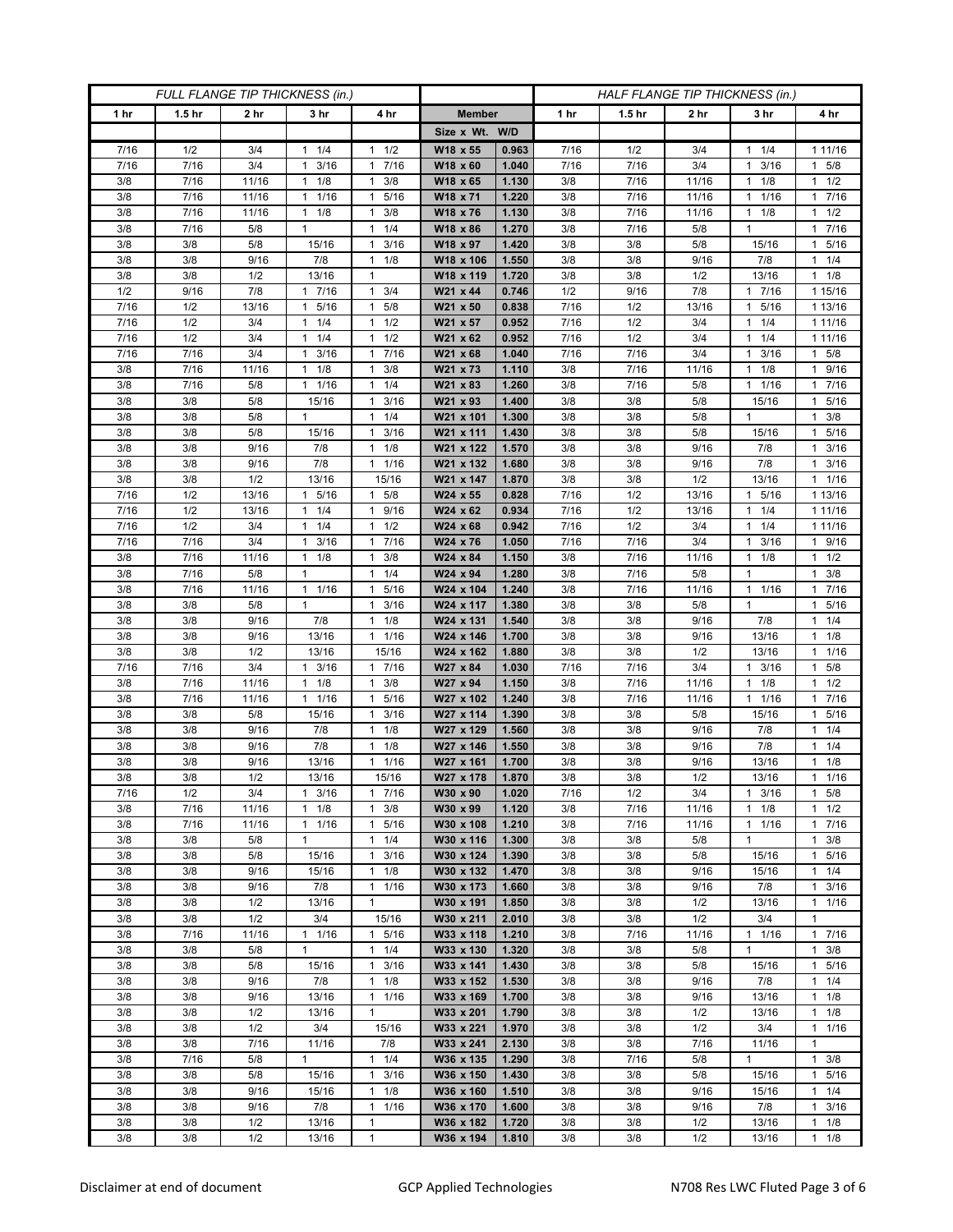| FULL FLANGE TIP THICKNESS (in.) |                   |                        |                                  |                                           |                        | HALF FLANGE TIP THICKNESS (in.) |              |                   |                                            |                                   |                               |
|---------------------------------|-------------------|------------------------|----------------------------------|-------------------------------------------|------------------------|---------------------------------|--------------|-------------------|--------------------------------------------|-----------------------------------|-------------------------------|
| 1 <sub>hr</sub>                 | 1.5 <sub>hr</sub> | 2 <sub>hr</sub>        | 3 <sub>hr</sub>                  | 4 hr                                      | <b>Member</b>          |                                 | 1 hr         | 1.5 <sub>hr</sub> | 2 <sub>hr</sub>                            | 3 hr                              | 4 hr                          |
|                                 |                   |                        |                                  |                                           | Size x Wt. W/D         |                                 |              |                   |                                            |                                   |                               |
| 3/8                             | 3/8               | 1/2                    | 3/4                              | 15/16                                     | W36 x 210              | 1.960                           | 3/8          | 3/8               | 1/2                                        | 3/4                               | $1 \t1/16$                    |
| 3/8                             | 3/8               | 1/2                    | 3/4                              | 15/16                                     | W36 x 230              | 1.950                           | 3/8          | 3/8               | 1/2                                        | 3/4                               | 11/16                         |
| 3/8                             | 3/8               | 7/16                   | 3/4                              | 7/8                                       | W36 x 245              | 2.080                           | 3/8          | 3/8               | 7/16                                       | 3/4                               | $\mathbf{1}$                  |
| 3/8                             | 3/8               | 7/16                   | 11/16                            | 13/16                                     | W36 x 256              | 2.370                           | 3/8          | 3/8               | 7/16                                       | 11/16                             | 7/8                           |
| 3/8                             | 3/8               | 7/16                   | 11/16                            | 7/8                                       | W36 x 260              | 2.180                           | 3/8          | 3/8               | 7/16                                       | 11/16                             | 15/16                         |
| 3/8<br>3/8                      | 3/8<br>3/8        | 7/16<br>3/8            | 11/16<br>5/8                     | 13/16<br>3/4                              | W36 x 280<br>W36 x 300 | 2.350<br>2.500                  | 3/8<br>3/8   | 3/8<br>3/8        | 7/16<br>3/8                                | 11/16<br>5/8                      | 7/8<br>7/8                    |
| 11/16                           | 3/4               | 1/4<br>1               | 1 15/16                          | 2 7/16                                    | Other                  | 0.370                           | 11/16        | 3/4               | 1/4<br>$\mathbf{1}$                        | 1 15/16                           | 2 11/16                       |
| 11/16                           | 3/4               | 3/16<br>1              | 1 15/16                          | $\overline{2}$<br>3/8                     | Other                  | 0.380                           | 11/16        | 3/4               | 3/16<br>$\mathbf{1}$                       | 1 15/16                           | 2 5/8                         |
| 11/16                           | 3/4               | 3/16<br>1              | 1 15/16                          | $2 \frac{3}{8}$                           | Other                  | 0.390                           | 11/16        | 3/4               | 3/16<br>$\mathbf{1}$                       | 1 15/16                           | 2 5/8                         |
| 5/8                             | 3/4               | 3/16<br>1              | $1 \t7/8$                        | 5/16<br>2                                 | Other                  | 0.400                           | 5/8          | 3/4               | 3/16<br>$\mathbf{1}$                       | $1 \t7/8$                         | 2 5/8                         |
| 5/8                             | 3/4               | 3/16<br>1              | 7/8<br>$\mathbf{1}$              | 5/16<br>2                                 | Other                  | 0.410                           | 5/8          | 3/4               | 3/16<br>$\mathbf{1}$                       | 7/8                               | 2 9/16                        |
| 5/8                             | 3/4               | 3/16<br>1              | $1 \t7/8$                        | 5/16<br>$\overline{2}$                    | Other                  | 0.420                           | 5/8          | 3/4               | 3/16<br>1                                  | 17/8                              | 2 9/16                        |
| 5/8                             | 3/4               | 1/8<br>$\mathbf{1}$    | 1 13/16                          | $2 \t1/4$                                 | Other                  | 0.430                           | 5/8          | 3/4               | 1/8<br>$\mathbf{1}$                        | 1 13/16                           | $2 \frac{1}{2}$               |
| 5/8                             | 11/16             | 1/8<br>1               | 1 13/16                          | 1/4<br>2                                  | Other                  | 0.440                           | 5/8          | 11/16             | 1/8<br>$\mathbf 1$                         | 1 13/16                           | $2 \frac{1}{2}$               |
| 5/8                             | 11/16             | 1/8<br>1               | 1 13/16                          | $\overline{2}$<br>1/4                     | Other                  | 0.450                           | 5/8          | 11/16             | 1/8<br>$\mathbf{1}$                        | 1 13/16                           | $2 \frac{1}{2}$               |
| 5/8<br>5/8                      | 11/16             | 1/8<br>1               | 1 13/16                          | 3/16<br>2<br>$2 \frac{3}{16}$             | Other<br>Other         | 0.460<br>0.470                  | 5/8<br>5/8   | 11/16<br>11/16    | 1/8<br>$\mathbf{1}$<br>1/8<br>$\mathbf{1}$ | 1 13/16<br>$1 \t3/4$              | 2 7/16<br>2 7/16              |
| 5/8                             | 11/16<br>11/16    | $1 \t1/8$<br>$1 \t1/8$ | $1 \t3/4$<br>3/4<br>1            | 3/16<br>2                                 | Other                  | 0.480                           | 5/8          | 11/16             | 1/8<br>1                                   | 3/4<br>1.                         | 2 7/16                        |
| 5/8                             | 11/16             | 1/16<br>1              | 3/4<br>1                         | 1/8<br>2                                  | Other                  | 0.490                           | 5/8          | 11/16             | 1/16<br>$\mathbf{1}$                       | 3/4<br>1                          | $2 \frac{3}{8}$               |
| 5/8                             | 11/16             | 11/16                  | $1 \t3/4$                        | $2 \t1/8$                                 | Other                  | 0.500                           | 5/8          | 11/16             | 1/16<br>$\mathbf{1}$                       | 3/4<br>1                          | $2 \frac{3}{8}$               |
| 9/16                            | 11/16             | $1 \t1/16$             | 1 11/16                          | $2 \t1/8$                                 | Other                  | 0.510                           | 9/16         | 11/16             | 1/16<br>$\mathbf{1}$                       | 1 1 1 / 16                        | $2 \frac{3}{8}$               |
| 9/16                            | 11/16             | 1/16<br>1              | 1 11/16                          | 2<br>1/16                                 | Other                  | 0.520                           | 9/16         | 11/16             | 1/16<br>$\mathbf{1}$                       | 1 11/16                           | 2 5/16                        |
| 9/16                            | 11/16             | 1/16<br>$\mathbf{1}$   | 1 11/16                          | $2 \t1/16$                                | Other                  | 0.530                           | 9/16         | 11/16             | 1/16<br>$\mathbf{1}$                       | 1 11/16                           | 2 5/16                        |
| 9/16                            | 5/8               | $1 \t1/16$             | 1 11/16                          | 2 1/16                                    | Other                  | 0.540                           | 9/16         | 5/8               | 1/16<br>$\mathbf{1}$                       | 1 1 1 / 1 6                       | 2 5/16                        |
| 9/16                            | 5/8               | 1/16<br>1              | 5/8<br>1                         | 2<br>1/16                                 | Other                  | 0.550                           | 9/16         | 5/8               | 1/16<br>$\mathbf{1}$                       | 5/8<br>1                          | $2 \t1/4$                     |
| 9/16                            | 5/8               | $\mathbf{1}$           | 5/8<br>$\mathbf{1}$              | $\overline{2}$                            | Other                  | 0.560                           | 9/16         | 5/8               | $\mathbf{1}$                               | 5/8<br>1                          | $2 \t1/4$                     |
| 9/16<br>9/16                    | 5/8<br>5/8        | $\mathbf{1}$<br>1      | $\mathbf{1}$<br>5/8<br>5/8<br>-1 | $\overline{\mathbf{c}}$<br>$\overline{2}$ | Other<br>Other         | 0.570<br>0.580                  | 9/16<br>9/16 | 5/8<br>5/8        | $\mathbf{1}$<br>$\mathbf{1}$               | 5/8<br>1<br>5/8<br>1              | $2 \t1/4$<br>$2 \frac{3}{16}$ |
| 9/16                            | 5/8               | $\mathbf{1}$           | 5/8<br>1                         | $\overline{2}$                            | Other                  | 0.590                           | 9/16         | 5/8               | $\mathbf{1}$                               | 5/8<br>-1                         | $2 \frac{3}{16}$              |
| 9/16                            | 5/8               | $\mathbf{1}$           | $\mathbf{1}$<br>9/16             | 1 15/16                                   | Other                  | 0.600                           | 9/16         | 5/8               | $\mathbf{1}$                               | 9/16<br>1                         | $2 \frac{3}{16}$              |
| 9/16                            | 5/8               | $\mathbf{1}$           | 9/16<br>1                        | 1 15/16                                   | Other                  | 0.610                           | 9/16         | 5/8               | $\mathbf{1}$                               | 9/16<br>1                         | $2 \frac{3}{16}$              |
| 9/16                            | 5/8               | $\mathbf{1}$           | 9/16<br>1                        | 1 15/16                                   | Other                  | 0.620                           | 9/16         | 5/8               | $\mathbf{1}$                               | 9/16<br>1                         | $2 \t1/8$                     |
| 9/16                            | 5/8               | 15/16                  | 1<br>9/16                        | 7/8<br>$\mathbf{1}$                       | Other                  | 0.630                           | 9/16         | 5/8               | 15/16                                      | 9/16                              | $2 \t1/8$                     |
| 9/16                            | 5/8               | 15/16                  | 9/16<br>1                        | 7/8<br>1                                  | Other                  | 0.640                           | 9/16         | 5/8               | 15/16                                      | 9/16<br>1                         | $2 \t1/8$                     |
| 1/2                             | 5/8               | 15/16                  | 1/2<br>1                         | 7/8<br>1                                  | Other                  | 0.650                           | 1/2          | 5/8               | 15/16                                      | 1/2<br>1                          | 2 1/16                        |
| 1/2                             | 5/8               | 15/16                  | 1/2<br>$\mathbf{1}$              | 7/8<br>1                                  | Other                  | 0.660                           | 1/2          | 5/8               | 15/16                                      | 1/2                               | 2 1/16                        |
| 1/2<br>1/2                      | 9/16<br>9/16      | 15/16<br>15/16         | 1/2<br>1<br>1/2<br>$\mathbf{1}$  | 7/8<br>$\mathbf{1}$<br>1 13/16            | Other<br>Other         | 0.670<br>0.680                  | 1/2<br>1/2   | 9/16<br>9/16      | 15/16<br>15/16                             | 1/2<br>1<br>1/2<br>1              | 2 1/16<br>2 1/16              |
| 1/2                             | 9/16              | 15/16                  | 1/2<br>$\mathbf{1}$              | 1 13/16                                   | Other                  | 0.690                           | 1/2          | 9/16              | 15/16                                      | 1/2                               | 2                             |
| 1/2                             | 9/16              | 15/16                  | 1 7/16                           | 1 13/16                                   | Other                  | 0.700                           | 1/2          | 9/16              | 15/16                                      | 7/16<br>$\mathbf{1}$              | $\overline{2}$                |
| 1/2                             | 9/16              | 15/16                  | 17/16                            | 1 13/16                                   | Other                  | 0.710                           | 1/2          | 9/16              | 15/16                                      | 17/16                             | 2                             |
| 1/2                             | 9/16              | 7/8                    | 17/16                            | 3/4<br>$\mathbf{1}$                       | Other                  | 0.720                           | 1/2          | 9/16              | 7/8                                        | 17/16                             | $\overline{2}$                |
| 1/2                             | 9/16              | 7/8                    | 17/16                            | 3/4<br>1                                  | Other                  | 0.730                           | 1/2          | 9/16              | 7/8                                        | 1 7/16                            | 1 15/16                       |
| 1/2                             | 9/16              | 7/8                    | 7/16<br>$\mathbf{1}$             | 3/4<br>$\mathbf{1}$                       | Other                  | 0.740                           | 1/2          | 9/16              | 7/8                                        | 7/16<br>$\mathbf{1}$              | 1 15/16                       |
| 1/2                             | 9/16              | 7/8                    | 17/16                            | 3/4<br>$\mathbf{1}$                       | Other                  | 0.750                           | 1/2          | 9/16              | 7/8                                        | 7/16<br>1                         | 1 15/16                       |
| 1/2                             | 9/16              | 7/8                    | $\mathbf{1}$<br>3/8              | 3/4<br>$\mathbf{1}$                       | Other                  | 0.760                           | 1/2          | 9/16              | 7/8                                        | 3/8<br>$\mathbf{1}$               | 1 15/16                       |
| 1/2<br>1/2                      | 9/16<br>9/16      | 7/8<br>7/8             | 3/8<br>1<br>3/8<br>$\mathbf{1}$  | 1 11/16<br>1 11/16                        | Other<br>Other         | 0.770<br>0.780                  | 1/2<br>1/2   | 9/16<br>9/16      | 7/8<br>7/8                                 | 3/8<br>3/8<br>1                   | 1 15/16<br>17/8               |
| 1/2                             | 9/16              | 7/8                    | 3/8<br>$\mathbf{1}$              | 1 11/16                                   | Other                  | 0.790                           | 1/2          | 9/16              | 7/8                                        | $1 \t3/8$                         | 17/8                          |
| 1/2                             | 9/16              | 7/8                    | 3/8<br>1                         | 1 11/16                                   | Other                  | 0.800                           | 1/2          | 9/16              | 7/8                                        | 3/8<br>1                          | 17/8                          |
| 1/2                             | 9/16              | 7/8                    | $\mathbf{1}$<br>3/8              | 1 11/16                                   | Other                  | 0.810                           | 1/2          | 9/16              | 7/8                                        | 3/8<br>$\mathbf{1}$               | 17/8                          |
| 7/16                            | 1/2               | 13/16                  | 1 5/16                           | 5/8<br>$\mathbf{1}$                       | Other                  | 0.820                           | 7/16         | 1/2               | 13/16                                      | 5/16<br>$\mathbf{1}$              | 1 13/16                       |
| 7/16                            | 1/2               | 13/16                  | 5/16<br>1                        | 5/8<br>1                                  | Other                  | 0.830                           | 7/16         | 1/2               | 13/16                                      | 5/16<br>1                         | 1 13/16                       |
| 7/16                            | 1/2               | 13/16                  | 5/16<br>$\mathbf{1}$             | 5/8<br>$\mathbf{1}$                       | Other                  | 0.840                           | 7/16         | 1/2               | 13/16                                      | 5/16<br>1                         | 1 13/16                       |
| 7/16                            | 1/2               | 13/16                  | $\mathbf{1}$<br>5/16             | 5/8<br>$\mathbf{1}$                       | Other                  | 0.850                           | 7/16         | 1/2               | 13/16                                      | 5/16<br>$\mathbf{1}$              | 1 13/16                       |
| 7/16<br>7/16                    | 1/2<br>1/2        | 13/16<br>13/16         | 1 5/16<br>5/16<br>$\mathbf{1}$   | 5/8<br>1<br>5/8<br>1                      | Other<br>Other         | 0.860<br>0.870                  | 7/16<br>7/16 | 1/2<br>1/2        | 13/16<br>13/16                             | 5/16<br>$\mathbf{1}$<br>5/16<br>1 | 1 13/16<br>$1 \t3/4$          |
| 7/16                            | 1/2               | 13/16                  | 1 5/16                           | 9/16<br>$\mathbf{1}$                      | Other                  | 0.880                           | 7/16         | 1/2               | 13/16                                      | 5/16<br>1                         | $1 \t3/4$                     |
| 7/16                            | 1/2               | 13/16                  | $1 \t1/4$                        | 9/16<br>$\mathbf{1}$                      | Other                  | 0.890                           | 7/16         | 1/2               | 13/16                                      | 1/4<br>$\mathbf{1}$               | $1 \t3/4$                     |
| 7/16                            | 1/2               | 13/16                  | 1/4<br>$\mathbf{1}$              | 9/16<br>$\mathbf{1}$                      | Other                  | 0.900                           | 7/16         | 1/2               | 13/16                                      | 1/4<br>$\mathbf{1}$               | $1 \t3/4$                     |
| 7/16                            | 1/2               | 13/16                  | $1 \t1/4$                        | 9/16<br>1                                 | Other                  | 0.910                           | 7/16         | 1/2               | 13/16                                      | 1/4<br>1                          | $1 \t3/4$                     |
| 7/16                            | 1/2               | 13/16                  | 1/4<br>$\mathbf{1}$              | 9/16<br>1                                 | Other                  | 0.920                           | 7/16         | 1/2               | 13/16                                      | 1/4<br>1                          | $1 \t3/4$                     |
| 7/16                            | 1/2               | 13/16                  | $1 \t1/4$                        | 9/16<br>$\mathbf{1}$                      | Other                  | 0.930                           | 7/16         | 1/2               | 13/16                                      | $\mathbf{1}$<br>1/4               | 1 11/16                       |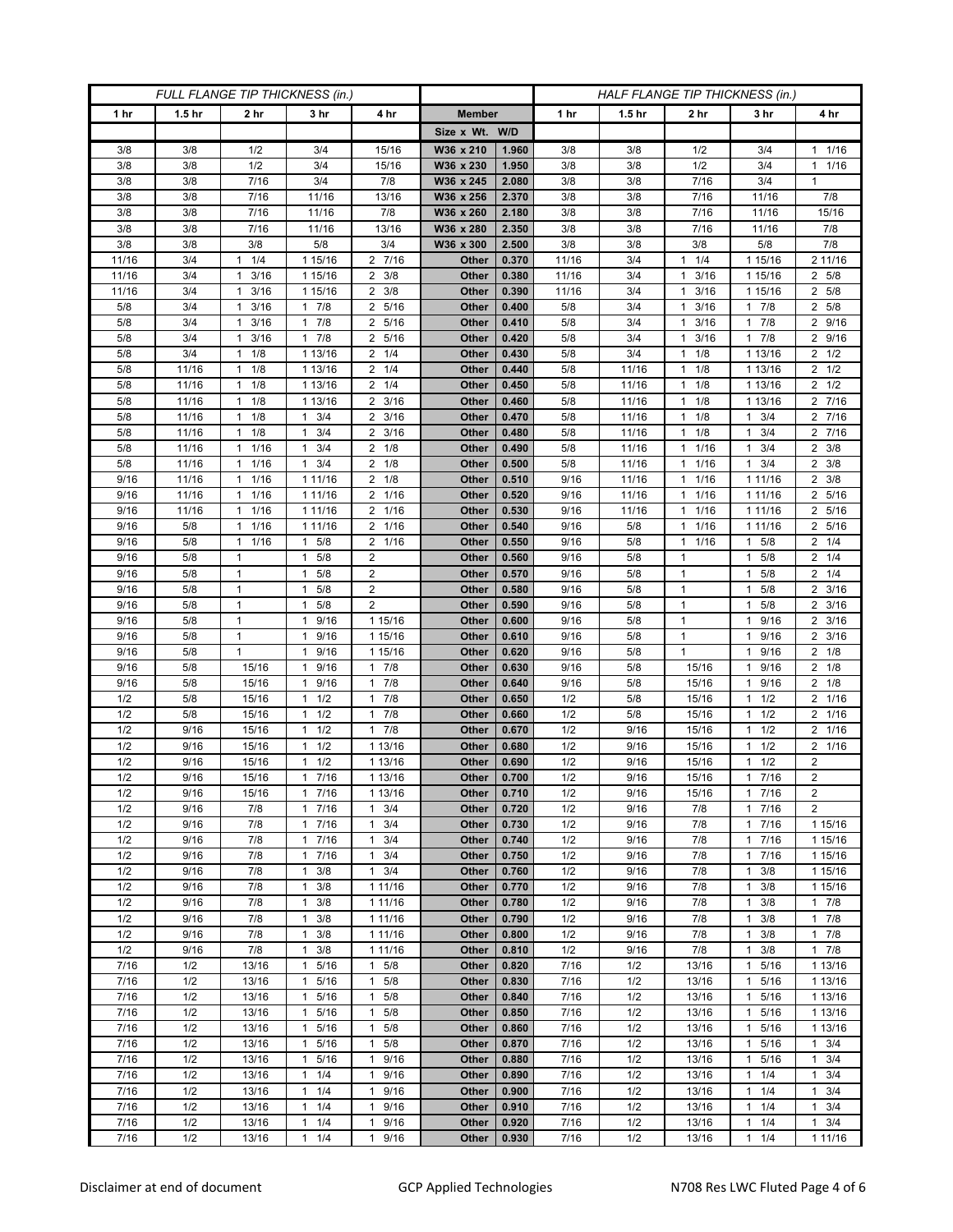| <b>FULL FLANGE TIP THICKNESS (in.)</b> |                   |                 |                              |                                            | HALF FLANGE TIP THICKNESS (in.) |                |            |                   |                 |                      |                                |
|----------------------------------------|-------------------|-----------------|------------------------------|--------------------------------------------|---------------------------------|----------------|------------|-------------------|-----------------|----------------------|--------------------------------|
| 1 hr                                   | 1.5 <sub>hr</sub> | 2 <sub>hr</sub> | 3 <sub>hr</sub>              | 4 hr                                       | <b>Member</b>                   |                | 1 hr       | 1.5 <sub>hr</sub> | 2 <sub>hr</sub> | 3 hr                 | 4 hr                           |
|                                        |                   |                 |                              |                                            | Size x Wt. W/D                  |                |            |                   |                 |                      |                                |
| 7/16                                   | 1/2               | 3/4             | 1/4<br>1                     | 1/2<br>$\mathbf{1}$                        | Other                           | 0.940          | 7/16       | 1/2               | 3/4             | 1/4<br>1             | 1 11/16                        |
| 7/16                                   | 1/2               | 3/4             | 1/4<br>$\mathbf{1}$          | 1/2<br>$\mathbf{1}$                        | Other                           | 0.950          | 7/16       | 1/2               | 3/4             | 1/4<br>1             | 1 11/16                        |
| 7/16                                   | 1/2               | 3/4             | 1/4<br>$\mathbf{1}$          | 1/2<br>1                                   | Other                           | 0.960          | 7/16       | 1/2               | 3/4             | $1 \t1/4$            | 1 11/16                        |
| 7/16                                   | 1/2               | 3/4             | 3/16<br>1                    | 1/2<br>$\mathbf{1}$                        | Other                           | 0.970          | 7/16       | 1/2               | 3/4             | 3/16                 | 1 11/16                        |
| 7/16                                   | 1/2               | 3/4             | 3/16<br>$\mathbf{1}$         | 1/2<br>$\mathbf{1}$                        | Other                           | 0.980          | 7/16       | 1/2               | 3/4             | 3/16<br>1            | 1 1 1 / 1 6                    |
| 7/16                                   | 1/2               | 3/4             | 3/16<br>$\mathbf{1}$         | $\mathbf{1}$<br>1/2                        | Other                           | 0.990          | 7/16       | 1/2               | 3/4             | 3/16<br>1            | $1 \t5/8$                      |
| 7/16                                   | 1/2               | 3/4             | 3/16<br>1                    | 1/2<br>$\mathbf{1}$                        | Other                           | 1.000          | 7/16       | 1/2               | 3/4             | 3/16                 | 5/8<br>$\mathbf{1}$            |
| 7/16                                   | 1/2               | 3/4             | 3/16<br>$\mathbf{1}$         | 7/16<br>$\mathbf{1}$                       | Other                           | 1.010          | 7/16       | 1/2               | 3/4             | 3/16<br>1            | $1 \t5/8$                      |
| 7/16                                   | 1/2               | 3/4             | $\mathbf{1}$<br>3/16         | 7/16<br>$\mathbf{1}$                       | Other                           | 1.020          | 7/16       | 1/2               | 3/4             | 3/16<br>1            | 1 5/8                          |
| 7/16                                   | 7/16              | 3/4             | 3/16<br>-1                   | 7/16<br>1                                  | Other                           | 1.030          | 7/16       | 7/16              | 3/4             | 3/16<br>1            | 5/8<br>$\mathbf{1}$            |
| 7/16                                   | 7/16              | 3/4             | 3/16<br>$\mathbf{1}$         | 7/16<br>$\mathbf{1}$                       | Other                           | 1.040          | 7/16       | 7/16              | 3/4             | 3/16<br>1            | 5/8<br>$\mathbf{1}$            |
| 7/16                                   | 7/16              | 3/4             | $\mathbf{1}$<br>3/16         | 7/16<br>$\mathbf{1}$                       | Other                           | 1.050          | 7/16       | 7/16              | 3/4             | 3/16<br>1            | 1 9/16                         |
| 3/8                                    | 7/16<br>7/16      | 3/4<br>3/4      | 1/8<br>1<br>1                | 7/16<br>$\mathbf{1}$<br>7/16               | Other                           | 1.060          | 3/8        | 7/16              | 3/4<br>3/4      | 1/8<br>1<br>1/8      | 9/16<br>1<br>1 9/16            |
| 3/8<br>3/8                             | 7/16              | 11/16           | 1/8<br>1/8<br>$\mathbf{1}$   | $\mathbf{1}$<br>3/8<br>$\mathbf{1}$        | Other<br>Other                  | 1.070<br>1.080 | 3/8<br>3/8 | 7/16<br>7/16      | 11/16           | 1<br>1/8<br>1        | 9/16<br>$\mathbf{1}$           |
| 3/8                                    | 7/16              | 11/16           | 1/8<br>$\mathbf{1}$          | 3/8<br>$\mathbf{1}$                        | Other                           | 1.090          | 3/8        | 7/16              | 11/16           | 1/8<br>1             | 1 9/16                         |
| 3/8                                    | 7/16              | 11/16           | 1/8<br>$\mathbf{1}$          | 3/8<br>$\mathbf{1}$                        | Other                           | 1.100          | 3/8        | 7/16              | 11/16           | 1/8<br>1             | 1 9/16                         |
| 3/8                                    | 7/16              | 11/16           | $\mathbf{1}$<br>1/8          | 3/8<br>1                                   | Other                           | 1.110          | 3/8        | 7/16              | 11/16           | 1/8                  | 1 9/16                         |
| 3/8                                    | 7/16              | 11/16           | 1/8<br>$\mathbf{1}$          | 3/8<br>$\mathbf{1}$                        | Other                           | 1.120          | 3/8        | 7/16              | 11/16           | 1/8<br>1             | $1 \t1/2$                      |
| 3/8                                    | 7/16              | 11/16           | 1/8<br>$\mathbf{1}$          | 3/8<br>1                                   | Other                           | 1.130          | 3/8        | 7/16              | 11/16           | 1/8<br>1             | $1 \t1/2$                      |
| 3/8                                    | 7/16              | 11/16           | 1/8<br>1                     | 3/8<br>1                                   | Other                           | 1.140          | 3/8        | 7/16              | 11/16           | 1/8<br>1             | $1 \t1/2$                      |
| 3/8                                    | 7/16              | 11/16           | 1/8<br>1                     | 3/8<br>1                                   | Other                           | 1.150          | 3/8        | 7/16              | 11/16           | 1/8<br>1             | $1 \t1/2$                      |
| 3/8                                    | 7/16              | 11/16           | 1/16<br>1                    | 5/16<br>$\mathbf{1}$                       | Other                           | 1.160          | 3/8        | 7/16              | 11/16           | 1/16<br>1            | $1 \t1/2$                      |
| 3/8                                    | 7/16              | 11/16           | $1 \t1/16$                   | 5/16<br>$\mathbf{1}$                       | Other                           | 1.170          | 3/8        | 7/16              | 11/16           | 1/16<br>$\mathbf{1}$ | $1 \t1/2$                      |
| 3/8                                    | 7/16              | 11/16           | 1 1/16                       | 5/16<br>1                                  | Other                           | 1.180          | 3/8        | 7/16              | 11/16           | 1/16<br>1            | $1 \t1/2$                      |
| 3/8                                    | 7/16              | 11/16           | 1/16<br>$\mathbf{1}$         | 5/16<br>$\mathbf{1}$                       | Other                           | 1.190          | 3/8        | 7/16              | 11/16           | 1/16<br>1            | 7/16<br>$\mathbf{1}$           |
| 3/8                                    | 7/16              | 11/16           | 11/16                        | 5/16<br>$\mathbf{1}$                       | <b>Other</b>                    | 1.200          | 3/8        | 7/16              | 11/16           | 1/16<br>1            | 17/16                          |
| 3/8                                    | 7/16              | 11/16           | 1 1/16                       | 5/16<br>1                                  | Other                           | 1.210          | 3/8        | 7/16              | 11/16           | $1 \t1/16$           | 17/16                          |
| 3/8<br>3/8                             | 7/16<br>7/16      | 11/16<br>11/16  | 1/16<br>1                    | 5/16<br>1<br>5/16<br>$\mathbf{1}$          | Other<br><b>Other</b>           | 1.220<br>1.230 | 3/8<br>3/8 | 7/16<br>7/16      | 11/16           | 1/16<br>1/16         | 7/16<br>$\mathbf{1}$<br>17/16  |
| 3/8                                    | 7/16              | 11/16           | 1 1/16<br>1 1/16             | 5/16<br>1                                  | <b>Other</b>                    | 1.240          | 3/8        | 7/16              | 11/16<br>11/16  | 1<br>1 1/16          | 17/16                          |
| 3/8                                    | 7/16              | 5/8             | 1/16<br>1                    | 1/4<br>1                                   | Other                           | 1.250          | 3/8        | 7/16              | 5/8             | 1/16<br>1            | 7/16<br>$\mathbf{1}$           |
| 3/8                                    | 7/16              | 5/8             | 11/16                        | 1/4<br>$\mathbf{1}$                        | <b>Other</b>                    | 1.260          | 3/8        | 7/16              | 5/8             | 1/16<br>$\mathbf{1}$ | 17/16                          |
| 3/8                                    | 7/16              | 5/8             | $\mathbf{1}$                 | 1/4<br>$\mathbf{1}$                        | Other                           | 1.270          | 3/8        | 7/16              | 5/8             | 1                    | 17/16                          |
| 3/8                                    | 7/16              | 5/8             | $\mathbf{1}$                 | 1/4<br>$\mathbf{1}$                        | Other                           | 1.280          | 3/8        | 7/16              | 5/8             | 1                    | $1 \t3/8$                      |
| 3/8                                    | 7/16              | 5/8             | $\mathbf{1}$                 | 1/4<br>$\mathbf{1}$                        | Other                           | 1.290          | 3/8        | 7/16              | 5/8             | $\mathbf{1}$         | $1 \t3/8$                      |
| 3/8                                    | 3/8               | 5/8             | $\mathbf{1}$                 | $\mathbf{1}$<br>1/4                        | Other                           | 1.300          | 3/8        | 3/8               | 5/8             | $\mathbf{1}$         | $1 \t3/8$                      |
| 3/8                                    | 3/8               | 5/8             | $\mathbf{1}$                 | 1/4<br>$\mathbf{1}$                        | Other                           | 1.310          | 3/8        | 3/8               | 5/8             | $\mathbf{1}$         | $1 \t3/8$                      |
| 3/8                                    | 3/8               | 5/8             | $\mathbf{1}$                 | 1/4<br>$\mathbf{1}$                        | Other                           | 1.320          | 3/8        | 3/8               | 5/8             | $\mathbf{1}$         | $1 \t3/8$                      |
| 3/8                                    | 3/8               | 5/8             | $\mathbf{1}$                 | 1/4<br>$\mathbf{1}$                        | Other                           | 1.330          | 3/8        | 3/8               | 5/8             | 1                    | 3/8<br>$\mathbf{1}$            |
| 3/8                                    | 3/8               | 5/8             | $\mathbf{1}$                 | 1/4<br>$\mathbf{1}$                        | Other                           | 1.340          | 3/8        | 3/8               | 5/8             | $\mathbf{1}$         | 3/8<br>$\mathbf{1}$            |
| 3/8                                    | 3/8               | 5/8             | 1                            | 3/16<br>$\mathbf{1}$                       | Other                           | 1.350          | 3/8        | 3/8               | 5/8             | $\mathbf{1}$         | $1 \t3/8$                      |
| 3/8                                    | 3/8               | 5/8             | $\mathbf{1}$<br>$\mathbf{1}$ | $\mathbf{1}$<br>3/16<br>$\mathbf{1}$       | Other                           | 1.360<br>1.370 | 3/8        | 3/8               | 5/8<br>5/8      | 1                    | 1<br>5/16                      |
| 3/8<br>3/8                             | 3/8<br>3/8        | 5/8<br>5/8      | $\mathbf{1}$                 | 3/16<br>3/16<br>$\mathbf{1}$               | Other<br>Other                  | 1.380          | 3/8<br>3/8 | 3/8<br>3/8        | 5/8             | 1<br>$\mathbf{1}$    | 5/16<br>$\mathbf{1}$<br>1 5/16 |
| 3/8                                    | 3/8               | 5/8             | 15/16                        | 3/16<br>$\mathbf{1}$                       | Other                           | 1.390          | 3/8        | 3/8               | 5/8             | 15/16                | 5/16<br>$\mathbf{1}$           |
| 3/8                                    | 3/8               | 5/8             | 15/16                        | 3/16<br>1                                  | Other                           | 1.400          | 3/8        | 3/8               | 5/8             | 15/16                | 5/16<br>$\mathbf{1}$           |
| 3/8                                    | 3/8               | 5/8             | 15/16                        | 3/16<br>$\mathbf{1}$                       | Other                           | 1.410          | 3/8        | 3/8               | 5/8             | 15/16                | 5/16<br>$\mathbf{1}$           |
| 3/8                                    | 3/8               | 5/8             | 15/16                        | 3/16<br>$\mathbf{1}$                       | Other                           | 1.420          | 3/8        | 3/8               | 5/8             | 15/16                | 1 5/16                         |
| 3/8                                    | 3/8               | 5/8             | 15/16                        | 3/16<br>1                                  | Other                           | 1.430          | 3/8        | 3/8               | 5/8             | 15/16                | 1 5/16                         |
| 3/8                                    | 3/8               | 5/8             | 15/16                        | 3/16<br>$\mathbf{1}$                       | Other                           | 1.440          | 3/8        | 3/8               | 5/8             | 15/16                | 5/16<br>$\mathbf{1}$           |
| 3/8                                    | 3/8               | 9/16            | 15/16                        | 1/8<br>$\mathbf{1}$                        | Other                           | 1.450          | 3/8        | 3/8               | 9/16            | 15/16                | 1 5/16                         |
| 3/8                                    | 3/8               | 9/16            | 15/16                        | 1/8<br>$\mathbf{1}$                        | Other                           | 1.460          | 3/8        | 3/8               | 9/16            | 15/16                | $1 \t1/4$                      |
| 3/8                                    | 3/8               | 9/16            | 15/16                        | 1/8<br>$\mathbf{1}$                        | Other                           | 1.470          | 3/8        | 3/8               | 9/16            | 15/16                | $1 \t1/4$                      |
| 3/8                                    | 3/8               | 9/16            | 15/16                        | $\mathbf{1}$<br>1/8                        | Other                           | 1.480          | 3/8        | 3/8               | 9/16            | 15/16                | 11/4                           |
| 3/8                                    | 3/8               | 9/16            | 15/16                        | 1/8<br>$\mathbf{1}$                        | Other                           | 1.490          | 3/8        | 3/8               | 9/16            | 15/16                | $1 \t1/4$                      |
| 3/8                                    | 3/8               | 9/16            | 15/16                        | 1/8<br>$\mathbf{1}$                        | Other                           | 1.500          | 3/8        | 3/8               | 9/16            | 15/16                | 11/4                           |
| 3/8<br>3/8                             | 3/8<br>3/8        | 9/16<br>9/16    | 15/16<br>15/16               | 1/8<br>$\mathbf{1}$<br>1/8<br>$\mathbf{1}$ | Other<br>Other                  | 1.510<br>1.520 | 3/8<br>3/8 | 3/8<br>3/8        | 9/16<br>9/16    | 15/16<br>15/16       | $1 \t1/4$<br>11/4              |
| 3/8                                    | 3/8               | 9/16            | 7/8                          | 1/8<br>$\mathbf{1}$                        | Other                           | 1.530          | 3/8        | 3/8               | 9/16            | 7/8                  | $1 \t1/4$                      |
| 3/8                                    | 3/8               | 9/16            | 7/8                          | 1/8<br>$\mathbf{1}$                        | Other                           | 1.540          | 3/8        | 3/8               | 9/16            | 7/8                  | $1 \t1/4$                      |
| 3/8                                    | 3/8               | 9/16            | 7/8                          | 1/8<br>$\mathbf{1}$                        | <b>Other</b>                    | 1.550          | 3/8        | 3/8               | 9/16            | 7/8                  | $1 \t1/4$                      |
| 3/8                                    | 3/8               | 9/16            | 7/8                          | 1/8<br>$\mathbf{1}$                        | Other                           | 1.560          | 3/8        | 3/8               | 9/16            | 7/8                  | $1 \t1/4$                      |
| 3/8                                    | 3/8               | 9/16            | 7/8                          | 1/8<br>1                                   | Other                           | 1.570          | 3/8        | 3/8               | 9/16            | 7/8                  | $1 \t3/16$                     |